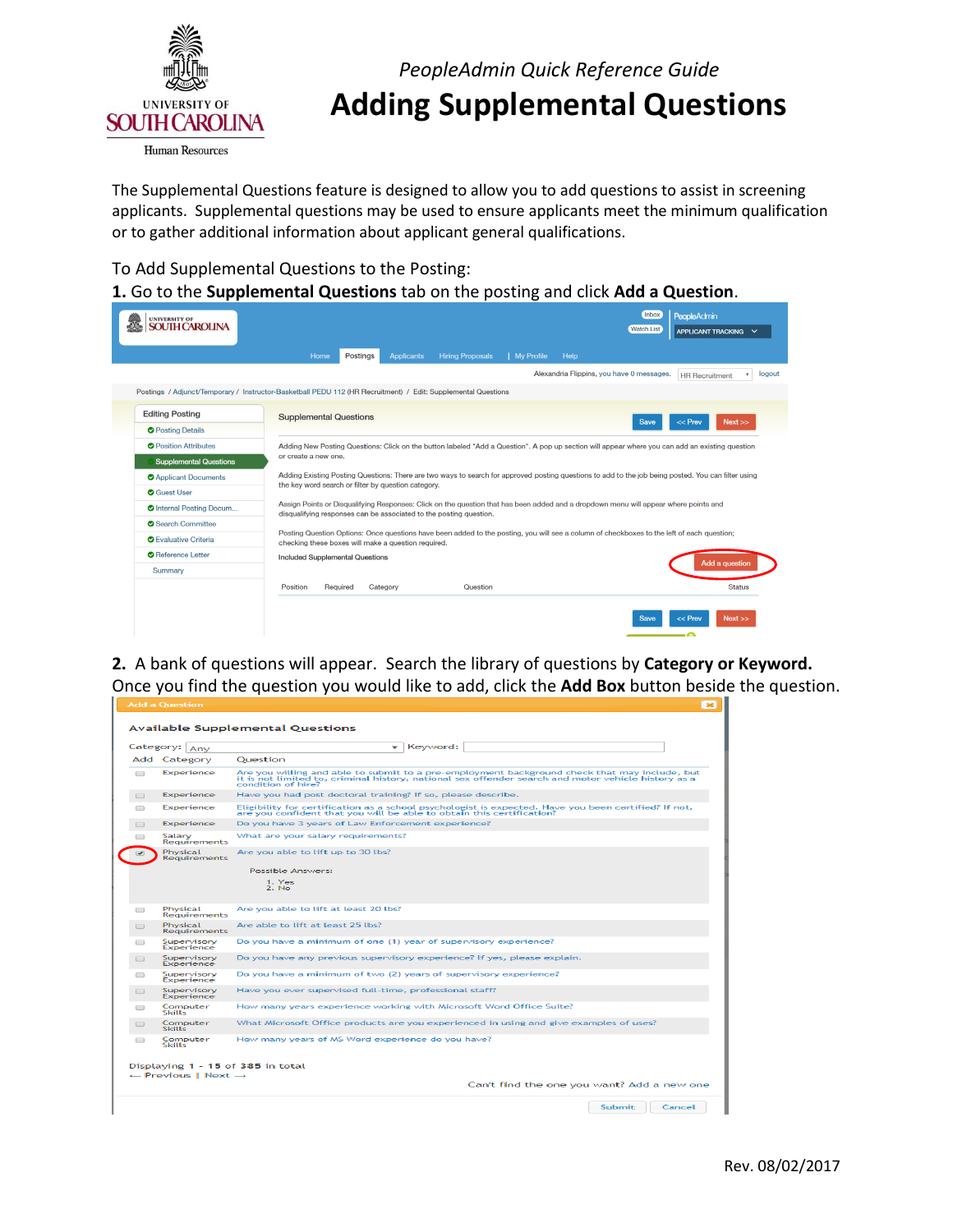

*PeopleAdmin Quick Reference Guide*  **Adding Supplemental Questions** 

 **3.** Once you select the Add Box, the system will show the possible answers for the selected question. Click **Submit** to add the question to the posting.

|                          | <b>Add a Question</b>                      |                                                                                                                                                                                                                            |
|--------------------------|--------------------------------------------|----------------------------------------------------------------------------------------------------------------------------------------------------------------------------------------------------------------------------|
|                          |                                            |                                                                                                                                                                                                                            |
|                          |                                            | <b>Available Supplemental Questions</b>                                                                                                                                                                                    |
|                          | Category: Any                              | Keyword:<br>$\mathbf{v}$                                                                                                                                                                                                   |
|                          | Add Category                               | Ouestion                                                                                                                                                                                                                   |
| □                        | Experience                                 | Are you willing and able to submit to a pre-employment background check that may include, but<br>it is not limited to, criminal history, national sex offender search and motor vehicle history as a<br>condition of hire? |
| □                        | Experience                                 | Have you had post doctoral training? If so, please describe.                                                                                                                                                               |
| □                        | Experience                                 | Eligibility for certification as a school psychologist is expected. Have you been certified? If not,<br>are you confident that you will be able to obtain this certification?                                              |
| $\Box$                   | Experience                                 | Do you have 3 years of Law Enforcement experience?                                                                                                                                                                         |
| □                        | Salary<br>Requirements                     | What are your salary requirements?                                                                                                                                                                                         |
| $\overline{\mathcal{L}}$ | Physical<br>Requirements                   | Are you able to lift up to 30 lbs?                                                                                                                                                                                         |
|                          |                                            | Possible Answers:                                                                                                                                                                                                          |
|                          |                                            | 1. Yes<br>$2.$ No.                                                                                                                                                                                                         |
| □                        | Physical<br>Requirements                   | Are you able to lift at least 20 lbs?                                                                                                                                                                                      |
|                          | Physical<br>Requirements                   | Are able to lift at least 25 lbs?                                                                                                                                                                                          |
|                          | Supervisory<br>Experience                  | Do you have a minimum of one (1) year of supervisory experience?                                                                                                                                                           |
|                          | Supervisory<br>Experience                  | Do you have any previous supervisory experience? If yes, please explain.                                                                                                                                                   |
| □                        | Supervisory<br>Experience                  | Do you have a minimum of two (2) years of supervisory experience?                                                                                                                                                          |
|                          | Supervisory<br>Experience                  | Have you ever supervised full-time, professional staff?                                                                                                                                                                    |
| □                        | Computer<br>Skills                         | How many years experience working with Microsoft Word Office Suite?                                                                                                                                                        |
|                          | Computer<br><b>Skills</b>                  | What Microsoft Office products are you experienced in using and give examples of uses?                                                                                                                                     |
|                          | Computer<br>Skills                         | How many years of MS Word experience do you have?                                                                                                                                                                          |
|                          |                                            |                                                                                                                                                                                                                            |
|                          | $\leftarrow$ Previous   Next $\rightarrow$ | Displaying 1 - 15 of 385 in total                                                                                                                                                                                          |
|                          |                                            | Can't find the one you want <sup>7</sup> Add a new one                                                                                                                                                                     |
|                          |                                            | Cancel<br>ubmi                                                                                                                                                                                                             |

 $\triangleright$  If you cannot find the supplemental question you would like to use in the question bank, you can add a new question by selecting **Add a New One**.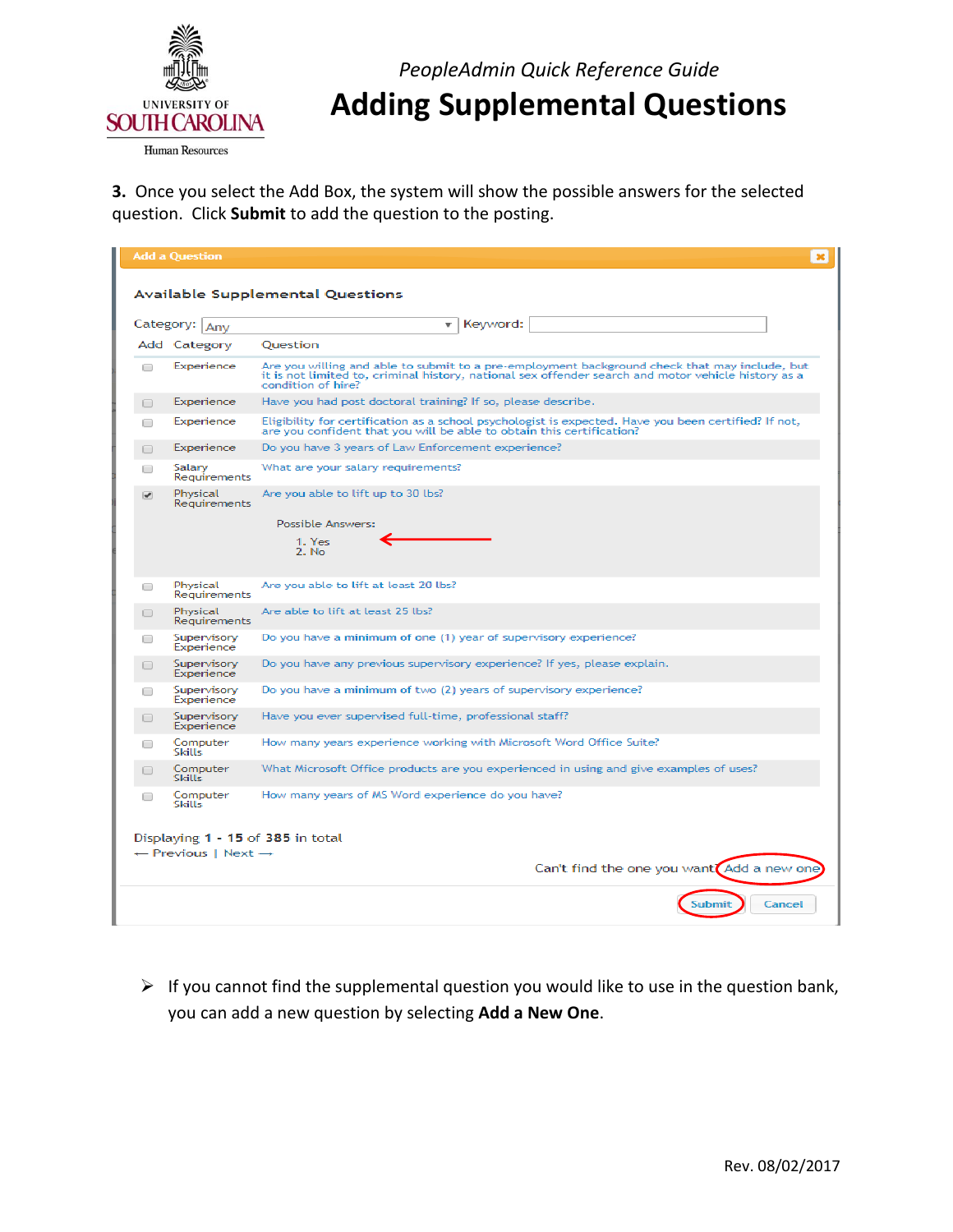

**Human Resources** 

*PeopleAdmin Quick Reference Guide*  **Adding Supplemental Questions** 

| <b>Add a Question</b>                 | $\infty$                                                                                                  |
|---------------------------------------|-----------------------------------------------------------------------------------------------------------|
| system until they have been approved. | Questions defined here will be "pending" approval and will not be available for use in other areas of the |
| Name $\stackrel{*}{\ldots}$           |                                                                                                           |
|                                       |                                                                                                           |
| Status <sup>*</sup>                   | pending $\Psi$                                                                                            |
| Category                              | Please select a category<br>$\overline{\mathbf{v}}$                                                       |
| Question *                            |                                                                                                           |
|                                       |                                                                                                           |
|                                       |                                                                                                           |
|                                       |                                                                                                           |
|                                       |                                                                                                           |
|                                       |                                                                                                           |
|                                       |                                                                                                           |
| <b>Possible Answers</b>               |                                                                                                           |
| <sup>3</sup> Open Ended Answers       |                                                                                                           |
| Redefined Answers                     |                                                                                                           |
|                                       |                                                                                                           |
|                                       |                                                                                                           |
|                                       |                                                                                                           |
|                                       | Cancel<br>Submit                                                                                          |

- $\triangleright$  Fill in all the required fields.
- $\triangleright$  Status will remain pending until HR Recruitment approves the question.
- $\triangleright$  Select a name for the question.
- $\triangleright$  Select the category the question should be categorized in.
- $\triangleright$  Add your question to the question section.
- $\triangleright$  Choose which type of answer format you want for the question. It is highly recommended that you use predefined answers as much as possible.
- $\triangleright$  Click Submit when all fields are complete.